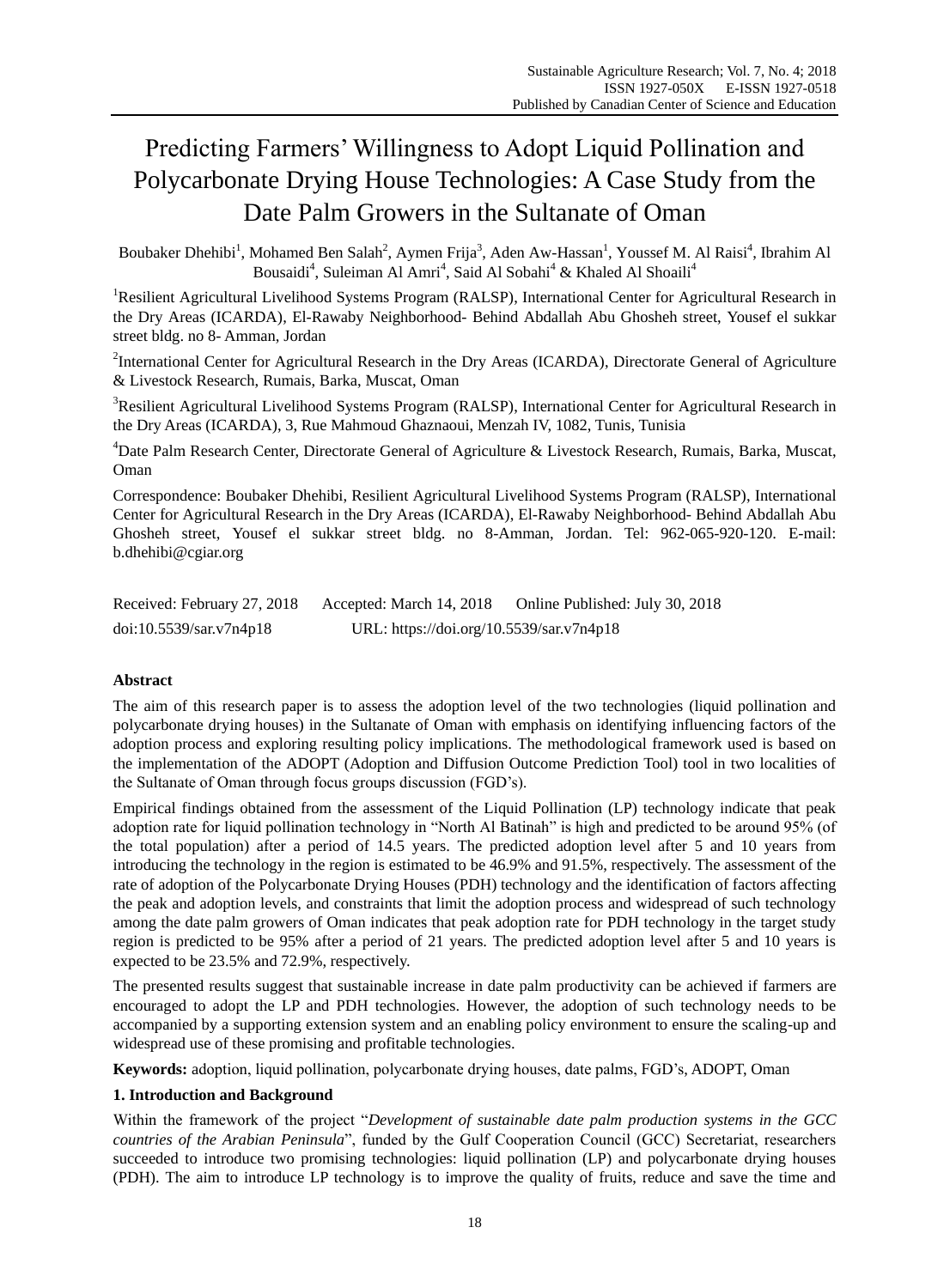effort during the pollination operation, reduce the risk of low fruit setting by pollination during the peak period of flowering, contribute to reducing harvesting losses. Therefore, the objective to introduce PDH technology is to improve the quality of dried dates, accelerate their drying process, and obtain cleaner fruits that are free from dust. The justification for solar driers is that they are more effective than sun drying traditional system (*Mistah*), with lower operating costs than mechanized drier.

These technologies have received a great deal of attention from the Government decision makers in recent years, but there is still no clear assessment of its current level and intensity of adoption, and the factors affecting its adoption. The success of both technologies will not only depend on how well from a technical perspective, but also on its affordability and profitability. The utilization and critical mass adoption of appropriate innovations is an important prerequisite for agricultural development, particularly in the Cooperation Council for the Arab States of the Gulf (GCC) countries in general and in the Sultanate of Oman, in particular.

The aims of this research paper is to assess the adoption level of the two technologies in the Sultanate of Oman with emphasis on identifying influencing factors of the adoption process and exploring resulting policy implications.

## **2. Date palm sector in the Sultanate of Oman: Setting the Scene**

Date palm (*Phoenix dactylifera* L.) is a major fruit crop in the Arabian Peninsula, where it has been closely associated with the life of the people since pre-historic times. Date palm is a multipurpose tree used for food, feed, and fuel (firewood). It provides fiber, carbohydrates, minerals, and vitamins besides having certain medicinal properties (Al-Farsi et al., 2005; Al-Yahyai and Khan, 2015). In Oman, date palm is considered as the first agricultural crop, and it constitutes 80% of all fruit crops produced and represents about 50 % of the total agricultural area in the country (FAO, 2013). Oman is the eighth largest producer of dates in the GCC countries and even in the world with an average annual production of 260,000 tons per year (FAO, 2013). There are approximately more than over seven million date palms and 250 cultivars in cultivation in the Sultanate. From the production point of view, around 70 % of the total date production is harvested from only 10 cultivars, and a small fraction (2.6%) of the total date production is exported. The literature assessment reveals that only half of the dates produced are used for human consumption, with the other half being utilized primarily for animal feed or considered surplus and wasted (Al-Yahyai and Khan, 2015).

According to Al-Marshudi (2002) and Al-Yahyai (2007), the yield of the date palm is considered to be low (40-80 kg/tree) compared to the yields in neighboring countries (i.e. Saudi Arabia and UAE). This low yield is a result of traditional management, lack of farmer know-how, high infestation by several pests, limited field expansion because date growing regions are fully dependent on groundwater extraction for irrigation, in addition to logistic problems, including an insufficient number of skilled laborers and underdeveloped facilities (transport, storage, market outlets, and large processing factories).

## **3. Liquid Pollination Technology (LPT) in the Sultanate of Oman: An Appraisal**

## *3.1 Characteristics of the LPT*

Pollination of date palm is normally carried out by hand in almost all date palm groves in Oman. Farmers are unaware of Liquid pollination, which may be easiest and most productive and convenient. According to Al-Yahyai and Khan (2015), there are several male palm cultivars that are used for pollination, most notably *Khoori* and *Bahlani*. El Mardi *et al.* (2002) reveals that pollinated varieties of date palm by hand, and using a hand duster and motorized duster with no effect on fruit yield, despite the larger fruit volumes when dusters were used. They also reported that a pollen/flour (1:5) ratio for mechanical pollination, used in Oman, produced lower sucrose and dry matter and a higher yield. In this regard, the project develops a new liquid pollination technology.

## *3.2 Advantages of Using LPT*

The advantages of using LP technology in the Sultanate of Oman are as follows:

- Saves time and effort (reducing labor cost and improving the effectiveness and productivity of the labor used);
- Reduces the quantity of pollen needed;
- Reduces labor and pollen costs;
- Reduces the risk low fruit setting by pollinating during the peak period of flowering;
- Improves the quality of the fruits and consequently the profitability of the varieties intended for export;
- Contributes to reducing harvesting losses;
- Reduces the risk of climbing accidents to laborers.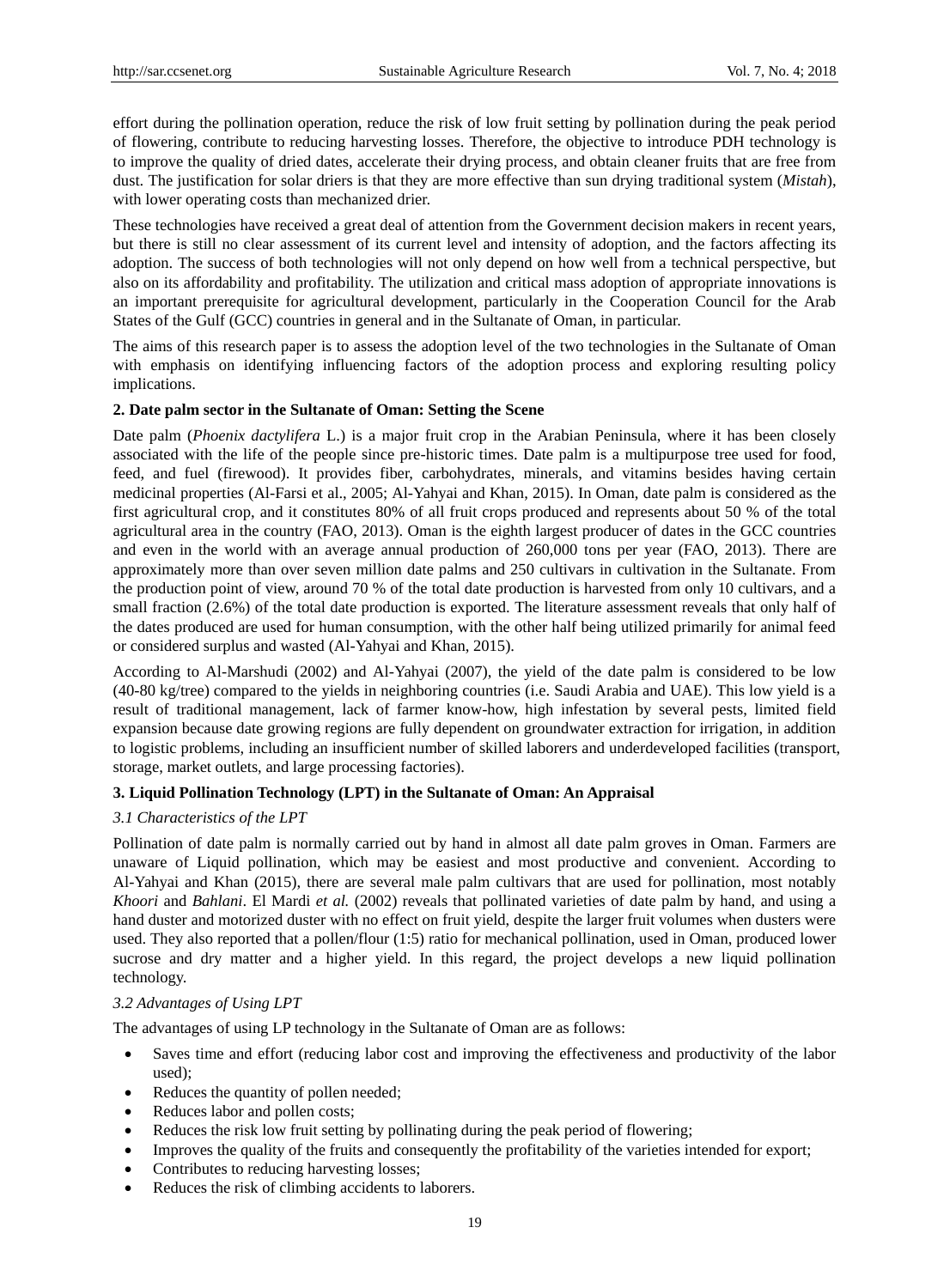### *3.3 Constraints of Using LPT*

With respect to the main constraints of using the LP could be as follows:

- No interest from the younger generation in date palm production;
- The pollination extraction device is expensive (around OMR3500), which small-scale farmers cannot afford;
- Limited number of date palm trees per farmer (the investment in the pollination extraction device is not profitable);
- Resistance of farmers to adopting the new technology and to changing their practices (farmers are accustomed to the old technology of hand pollination);
- Lack of specialized extension services for the date palm;
- Limited number of extension staff with massive responsibilities.

## *3.4 Socio Economic Evaluation of LPT*

The intervention introduced by the project for the pollination of date palm trees was evaluated economically against the manual method for the *Fardh* cultivar based on the data collected from researchers and experts at the Date Palm Research Center, Experimental and Research Farm - Wadi Quriyat. In the findings reported in Dhehibi *et al.* (2016a), it was assumed that the yield would be maintained the same using the two options (LP technology and manual pollination). The premise that even if the quantity produced of dates is slightly reduced using liquid pollination, the weight of fruit will increase - given the advantage of a decreased proportion of the fruit setting and concomitant increase in the quality of the fruit. In this case, it was considered as natural fruit thinning. This improvement in the quality will affect the market price and for that, it was considered a higher price for the dates produced using liquid pollination. From this research study, it was found that a reduction in pollination cost using liquid pollination was observed in comparison to that for manual pollination of about 89.05% and, consequently, a reduction in the total variable costs per hectare against those for manual pollination of about 56.48%.

Moreover, the analysis revealed a total reduction in the variable costs of OMR1273.95 from using liquid pollination. This reduction in total variable costs results from an increase in the net revenue over that resulting from manual pollination of OMR2593.95/ha. Economic indicators showed also the clear profitability of using liquid pollination where the percentage change in net returns is very high (+ 674.71%). The benefit-cost ratio (BCR) is three times higher when using liquid pollination. Thus, with an internal rate of return of 12.04 and higher BCR, it was concluded that liquid pollination will be highly profitable for Omani farmers.

From the same study, it was reported also that similar results were achieved from the data obtained from farmers for the *Khalas* cultivar. With the same assumptions on yield and related price-quality, it was found that an increase in the value of production of about 20% from using liquid pollination rather than the manual pollination. The analysis showed that using liquid pollination reduced the pollination operation costs by 89.05% (which is the equivalent of OMR1273.95/ha) compared to traditional pollination. The reduction in pollination induces a reduction in the total variable costs of 22.10%. Economic analysis results revealed also that the net benefit to date palm farmers, using the cultivar *Khalas*, and applying liquid pollination was OMR15,310.5/ha (an increase of around 42.60% compared to manual pollination). The analysis of the Internal Rate of Return (IRR) indicates that investment in liquid pollination technology is a profitable decision. Generally, using LP will yield a cost-benefit ratio that reaches 3.41, which is almost twice the ratio, obtained from using manual pollination.

## **4. Polycarbonate Drying House for Date Palm Products (PDH) Technology in the Sultanate of Oman: An Assessment**

#### *4.1 Characteristics of the PDH for Date Palm Products*

The PDH dryer is a unique cost efficient method of drying agricultural products such as date palm products at commercial scale. It consists of a drying chamber and an exhaust fan. Transparent plastic films that are mounted on a metal frame make the roof and the wall of a PDH.

Shahi *et al.* (2011) found that the solar drier sheet has a transmissivity of approximately 92% for visible radiation, which traps the solar energy during the day and maintains an optimum temperature for drying of produce. In addition, the authors indicated that UV-stabilized films play an important role in PDH dryers. The UV radiation in the sunrays tends to cause changes in the organoleptic properties such as texture, color and flavor of food materials (Shahi *et al.,* 2011). From technical characteristics, UV-stabilized polyethylene sheets used to prevent such deterioration, and consequently the sheet allows only short wavelength, which is converted into long wavelength when it raids on the surface of the dried product. Since the long wavelength cannot move out, it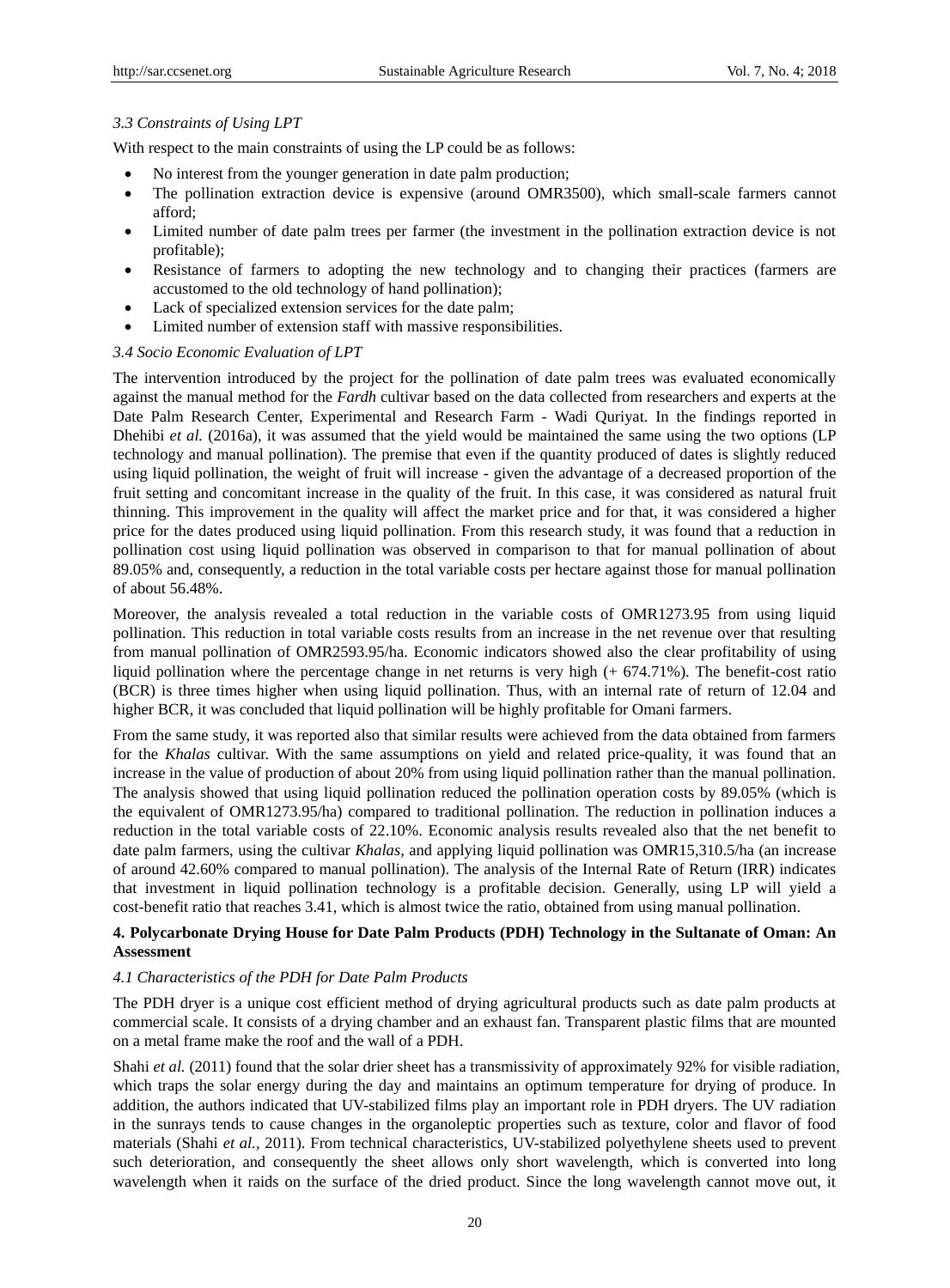increases the temperature inside the dryer. In addition to the outlined advantages mentioned above, the sheet has superior properties in terms of transparency, transmissivity, property, anti-corrosion, tensile properties, tear-resistant, anti-puncture, waterproof, moisture proof, and dust-proof.

According to Janjai *et al.* (2011), polycarbonate covers have been used recently for PDH construction. Contrary to the polycarbonate, plastic sheets and glass covers have the distinct property to allow light to enter the PDH dryer and retaining it inside the chamber, the heating mechanism is as black surface inside the PDH improves the effectiveness of converting light into heat. Hence, the objective of a PDH dryer is to maximize the utilization of solar radiation. Based on the mode of heat transfer, the technology is classified into passive and active PDH dryers. The passive mode dryer works on the principle of thermosyphic effect i.e. the moist air is ventilated through the outlet provided at the roof of the dryer (Janjai *et al.,* 2011).

Sangamithra *et al.* (2014) showed that trapped light is converted into heat energy to remove moisture from dates in the PDH dryer. The dryer can be connected in series, hence its capacity can be enhanced as per requirement, and it can be dismantled so that its transportation is easy from one place to another. Prakash and Kumar (2014) study suggests that two energy sources namely the air saturation deficit and the incident global solar radiation are used to active the PDH dryer. They indicated that both natural and forced convection methods circulate the hot air to the food material.

## *4.2 Advantages of Using the PDH for Date Palm Products*

The principal advantages on using the PDH technology are the following:

- Improves the quality of the fruits, especially in humid areas;
- Avoids the contamination of dates by insects, birds, dust, and rain;
- Accelerates the drying process;
- Reduces the loss rate;
- Could be used for other purposes (e.g. drying other products, such as fish).

## *4.3. Constraints to Using the PDH for Date Palm Products*

Although the high range of advantages on using the PDH technology, some constraints or limitations still exist and could be as follows:

- High initial investment cost (needs to be subsidized by the government);
- Concerns over the impact of heat on the quality of product (transfer of the plastic material);
- Farmers lack knowledge on the maintenance of the system;
- Not profitable for date palm growers with very small holdings;
- Lack of extension agents specialized in date palm.

## *4.4 Socio Economic Viability of PDH for Date Palm Products*

The traditional methods used in Oman for drying dates under direct sunshine called "*Mustah*" is a slow process with problems like dust contamination, insect infection, bad quality of fruits, and spoilage due to unexpected climatic changes. To overcome this problem, one of the main objectives of the "*Development of Sustainable Date Palm Production Systems in GCC*" project is to produce new knowledge and practices to improve date palm production systems in the Gulf region.

Other alternative options are available to overwhelm the problem such as the use of conventional fuel fired or electrically operated dryers. However, in many rural areas, the supply of electricity is not available or it is too expensive and could not be affordable by the small date palm growers for drying purpose. Moreover, the fossil fuel fired dryer's technology possesses several financial barriers due to large initial investment and operational running cost which are beyond the reach of small farmers. The main objective if introducing this technology by this development project was to improve the quality of dried dates, accelerate their drying process, and obtain cleaner fruits that are free from dust. This technology is considered one of the most attractive and promising applications of solar energy systems in the GCC countries can be utilized in date palm production areas as a better alternative to dehydrate the date and other agricultural products without any difficulties. Also from environmental perspective, the use of PDH can result in reduced emissions if conventional fuel is replaced.

The implementation of this improved technology can have positive socioeconomic impacts on local income generation, food security and consequently a sustainable date palm farming system. In the practice, Chavada (2009) found that the lifetime cost of drying with solar power is only a third of the cost of using a dryer based on conventional fuels. According to Janjai *et al.* (2009, 2011), the price of dates dried in PDH was found to be 20% higher than that obtained from the open sun drying. The estimated payback period (PBP) of the former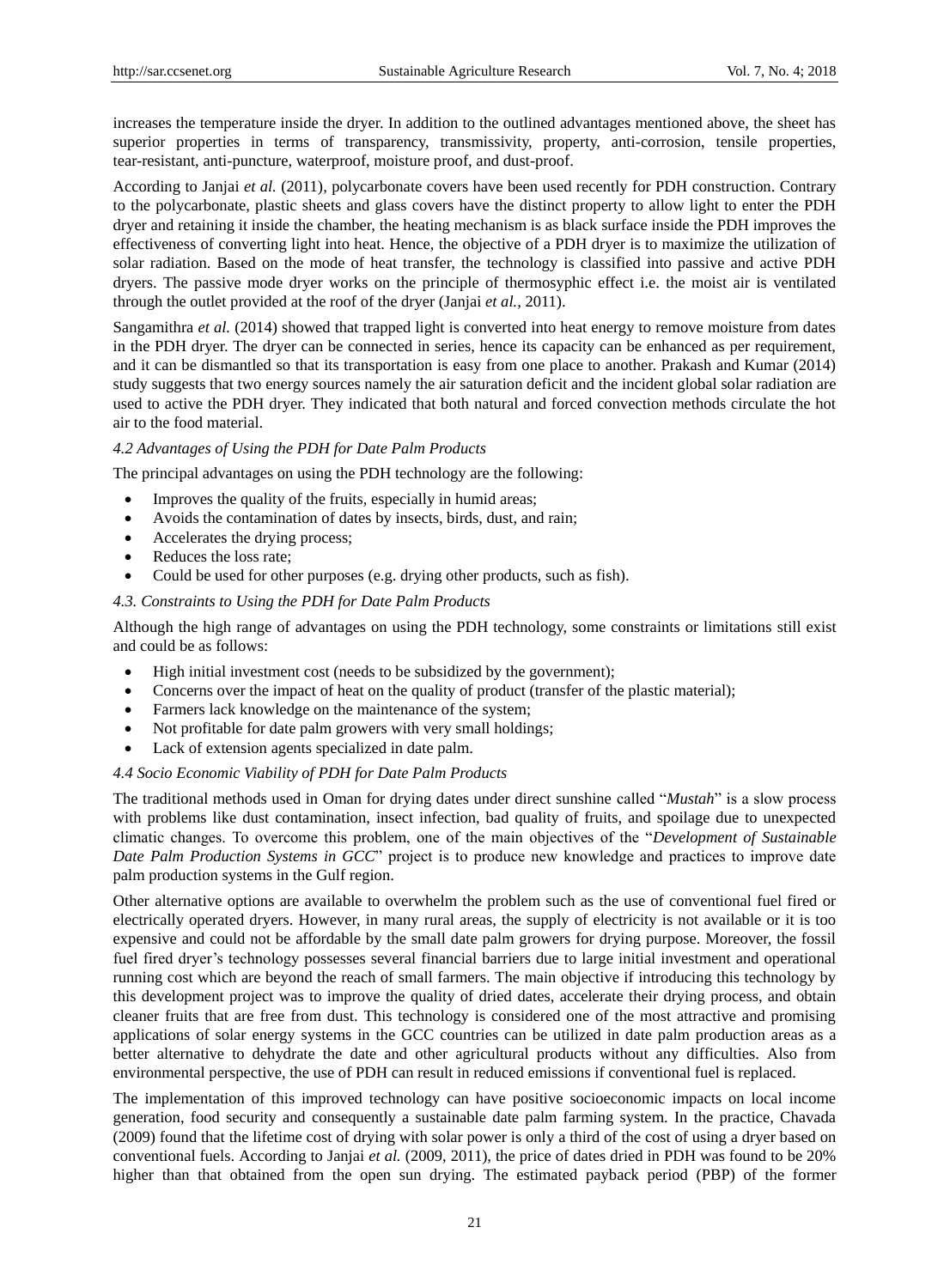technology was 2.3 years. Dhehibi *et al.* (2016b) found that a PDH dryer could function successfully and efficiently with minimum maintenance at low cost.

With no further disadvantages, it could be a substitute to the conventional dryers thereby making it assessable and affordable by local farmers in the Omani date palm producers. In this study, PDH dryer for dates were evaluated economically for two types (small vs large PDH) under two scenarios: with and without governmental subsidies. Empirical findings reveal the high profitability of the PDH, even when the government does not subsidize it. At a real discount rate of 5.1%, the net present value (NPV) is positive and very high in all cases. Thus, such an investment is usually acceptable if the NPV is positive, (the investment is profitable). This criterion was also supported by both the IRR and the PBP criteria (Figures 1-4).



Figure 1. Cumulative Cash Flow at end of year (PBP when the small PDH subsidized) Source: Dhehibi et al., (2016b).



Figure 2. Cumulative Cash Flow at end of year (PBP when the large PDH subsidized) Source: Dhehibi et al., (2016b).

The estimated IRR was higher than the current interest rate in the Sultanate, which could encourage both date palm growers and private investors to invest in polycarbonate drying houses. The PBP figure was found, in the worst-case scenario, to be 3.77 years, which is relatively short considering the life of the system (15-20 years). This suggests that investment or action costs in this dryer system are recovered quickly reducing the risk involved in the investment.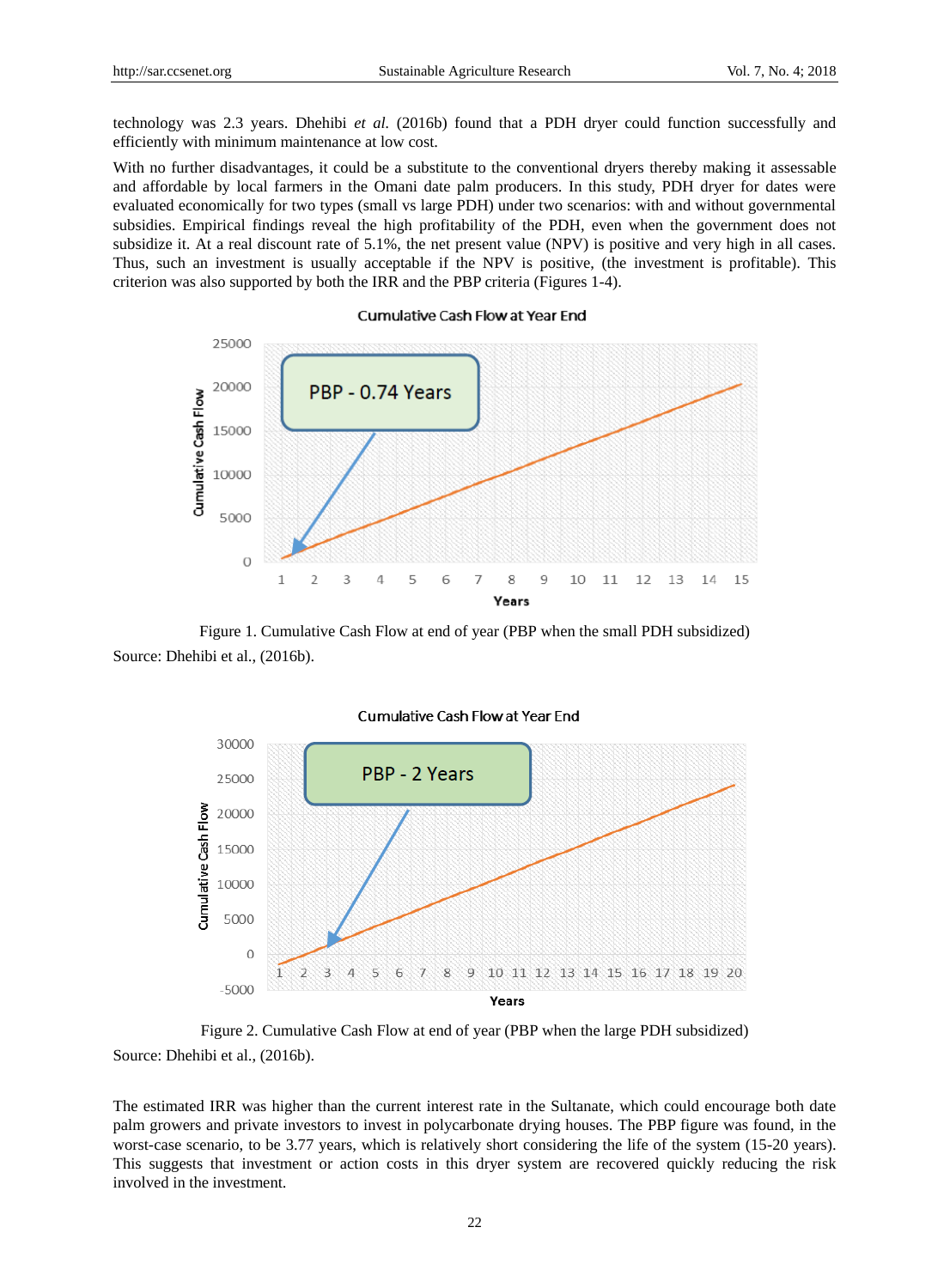**Cumulative Cash Flow at Year End** 



Figure 3. Cumulative Cash Flow at end of year (PBP when the small PDH is not subsidized)

Source: Dhehibi et al., (2016b).



Figure 4. Cumulative Cash Flow at end of year (PBP when the large PDH is not subsidized) Source: Dhehibi et al., (2016b).

#### **5. Adoption Assessment of LP and PDH Technologies in the Sultanate of Oman**

#### *5.1 Conceptual Framework*

The adoption of new agricultural technologies has generally been found to be a function of farm and farmer characteristics and specific features of the particular technology (Feder et *al*., 1985; Marra and Carlson, 1987; Rahm and Huffman, 1984). A considerable set of research documents was developed regarding factors affecting the adoption of new agricultural technologies by farmers through use of innovation theory (Feder et *al*., 1985; Griliches, 1957, and Rogers, 1995). In addition, adoption and diffusion theory also have been widely used to identify factors that influence an individual's decision to adopt or reject an innovation. In this regards, Rogers (1995) defined an innovation as *"…an idea, practice or object that is perceived as new by an individual or other unit of adoption. The perceived newness of the idea for the individual determines his or her reaction to it*". Five characteristics of an innovation have been identified and could affect an individual's adoption decision:

- (i) **Relative advantage**: how the innovation is better than existing technology;
- (ii) **Compatibility**: the degree to which an innovation is seen as consistent with existing experiences, needs, and beliefs of adopters;
- (iii) **Complexity**: how difficult the innovation is to understand and use;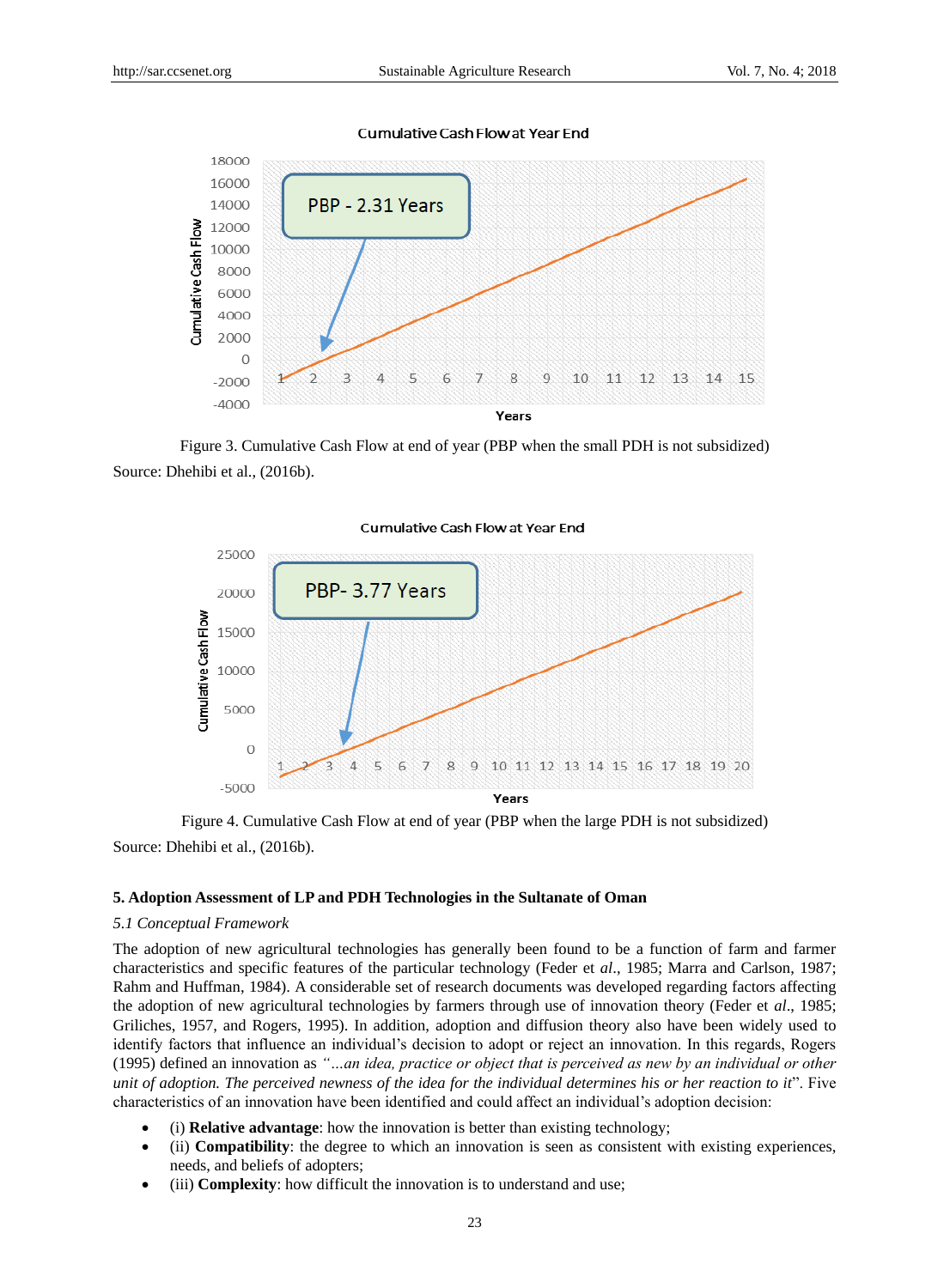- (iv) **Trialability**: the degree to which the innovation may be used on a limited basis; and
- (v) **Observability**: the degree to which the results of an innovation are visible to others.

The relative advantage and observability of an innovation represents the immediate and long-term economic benefits from using it, whereas compatibility, complexity, and trialability indicate the ease with which a potential adopter can learn about and use an innovation (Boz and Akbay, 2005; King and Rollins, 1995). As the relative advantage, compatibility, complexity, trialability, and observability of liquid pollination and polycarbonate drying house have caused more farmers to adopt them in the GCC countries, in general and, in the Sultanate of Oman, in particular, we can consider the adoption of the two technologies as an innovation. The utilization and critical mass adoption of such technologies is an important prerequisite for agricultural development, particularly for the date palm producing countries in the Arabian Peninsula.

# *5.2 Methodological Framework: Adoption Analytical Model: Adoption and Diffusion Outcome Prediction Tool (ADOPT) (Note 1)*

ADOPT is an MS Excel-based tool that evaluates and predicts the likely level of adoption and diffusion of specific agricultural innovations for particular target population. The tool uses expertise from multiple disciplines to make the knowledge about adoption of innovations more available, understandable and applicable to researchers, extension agents and research managers. ADOPT predicts the proportion of a target population that might adopt an innovation over time (Figure 5).



Figure 5. Adoption and Diffusion Outcome Prediction Tool (ADOPT)

Source: http://aciar.gov.au/files/node/13992/adopt\_a\_tool\_for\_evaluating\_adoptability\_of\_agric\_94588.pdf.

The tool makes the issues around the adoption of innovations easy to understand. ADOPT is useful for agricultural research organizations and people interested in understanding how innovations are taken up.

The tool has been designed to:

- 1. **Predict** the likely peak level of adoption of an innovation and the time taken to reach that peak.
- 2. **Encourage** users to consider the factors that affect adoption at the time that projects are designed.
- 3. **Engage** research, development and extension managers and practitioners by making adoptability knowledge and considerations more transparent and understandable.

ADOPT users respond to qualitative and quantitative questions for each of twenty-two variables influencing adoption. Going through this process also leads to increased knowledge about how the variables relate to each other, and how they influence adoption and diffusion. ADOPT framework is structured around four categories of influences on adoption (Figure 5 above): (1) Characteristics of the innovation; (2) Characteristics of the target population; (3) Relative advantage of using the innovation; and (4) Learning of the relative advantage of the innovation.

## *5.3 Data Collection and Data Sources*

The study took place in two governorates in the Sultanate of Oman (South and North Al Batinah) characterized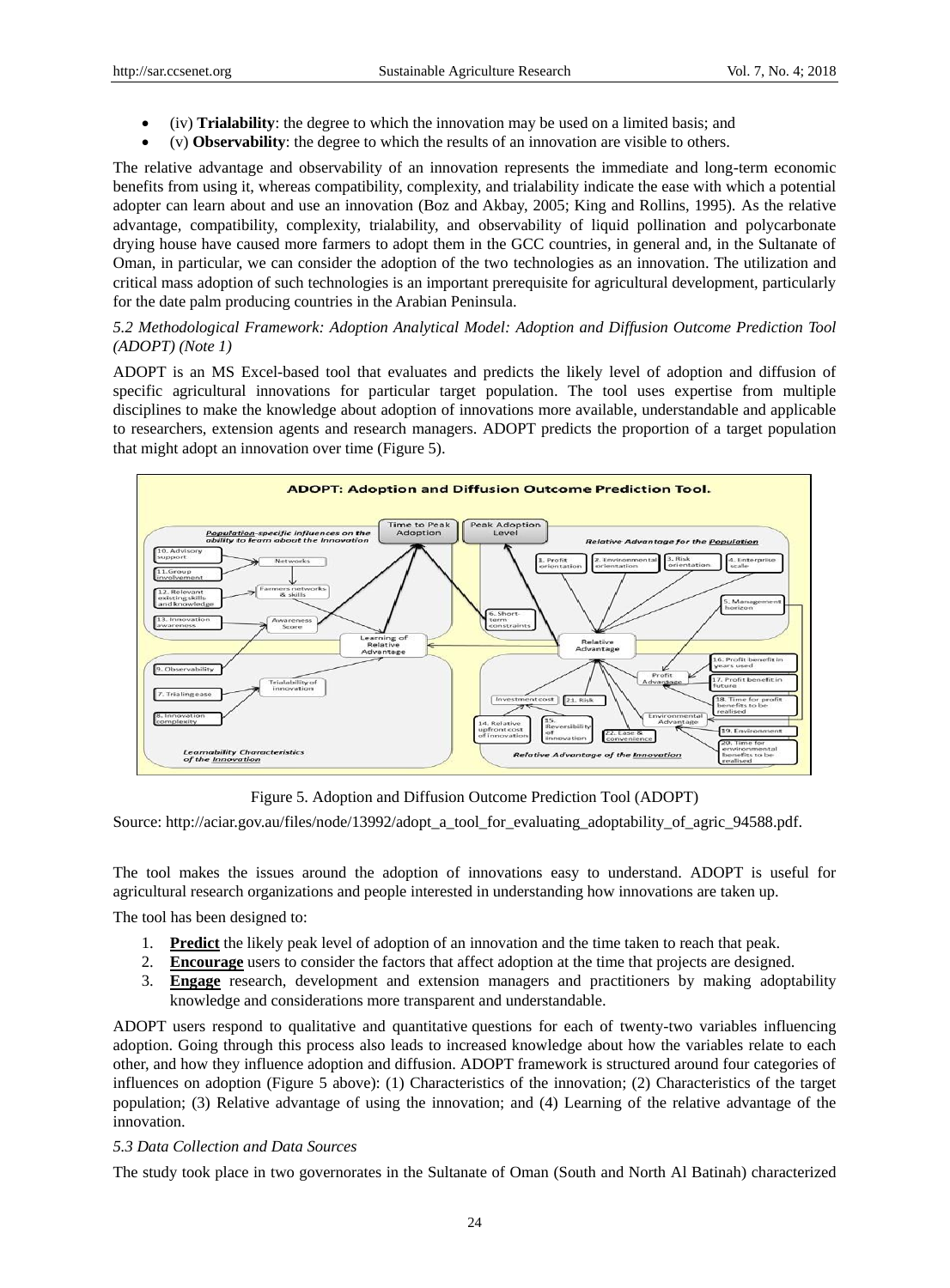by an extensive date palm production and the common testing of the liquid pollination technology and implementation of the polycarbonate drying houses. The data were collected using focus group discussion (FGD) methodology (Krueger, 2002) to apply the ADOPT tool (Kuehne *et al.,* 2013) with a group of farmers in the two Governorates. To assess the liquid pollination technology, we interviewed 24 date palm growers divided in two equal FGD's, each covering 12 farmers'. For the polycarbonate drying house technology, a different group of ten (10) farmers have been interviewed. The study took place in the two governorates during January 2017.

We also organized a FGD with Ministry technical staffs representing both Agricultural Development Centers. All of them were males. One researcher from the Omani Date Palm Research Centre, the date palm project manager and the socio economic leader of the project economic activities from the International Center for Agricultural Research in the Dry Areas (ICARDA: http://www.icarda.org) conducted the FGD's with farmers. In the two cases, we streamlined 22 discussion questions around four categories of influences on adoption. The format of the discussion group consisted of both analytical questions (i.e., they discuss and collectively decide what they believe the answer is), and clarifying questions (i.e., questions that help clearing up confusion and explain why they had chosen this answer). Farmers have been asked to think about their problems related to implementing liquid pollination and the most challenging for them.

## **6. Results and Discussion**

# *6.1 Factors Influencing Adoption Level and Time to Peak Adoption Level of LP Technology*

The issue of this technology adoption by agricultural producers has not been assed. This study has generally focused on the technology adoption processes at the firm level and on identifying the main factors affecting its adoption process. The results of the program predicted that 95% of the South and North Al Batinah Communities would adopt the innovations after 16.9 and 14.5 years, respectively (Table 1).

| Predicted Peak Level and Time of LP Adoption    | North Al Batinah | South Al Batinah |
|-------------------------------------------------|------------------|------------------|
|                                                 | Governorate      | Governorate      |
| Predicted years to peak adoption                | 14.5             | 16.9             |
| Predicted peak level of adoption                | 95%              | 95%              |
| Predicted adoption level in 5 years from start  | 46.9%            | 35.8%            |
| Predicted adoption level in 10 years from start | 91.5%            | 85.8%            |

Table 1. Predicted Adoption Levels of LPT at North and South Al Batinah - Sultanate of Oman

Source: Own elaboration from ADOPT (2017).

Note: Focus groups (# 12 farmers).

As displayed in the table above, the peak adoption rate for liquid pollination technology in the "North Al Batinah" is predicted to be 95% after a period of 14.5 years. The predicted adoption level in 5 years and 10 years from start is expected to be 46.9% and 91.5%, respectively. In "South Al Batinah" Governorate, the predicted adoption levels are similar. Indeed, the predicted years to peak adoption is 16.9 years and the peak level of adoption is around 95%. This peak is predicted to be 35.8% and 85.8% after 5 and 10 years from start, respectively.

Results from the sensitivity analysis (Figures 6  $\&$  7) indicates that farmers' conditions of severe short-term financial constraints, the trialability of the innovation on a limited basis before a decision is made to adopt it on a larger scale, the perception and evaluation of the liquid pollination technique; i.e. how the innovation allow the effects of its use to be easily evaluated when it is used, the paid advisory delivery system, the development of substantial new skills and knowledge to use the innovation by the farmers, and finally the size of the up-front cost of the investment relative to the potential annual benefit from using the innovation are the driving adoption factors for the liquid pollination technology in the two targeted areas.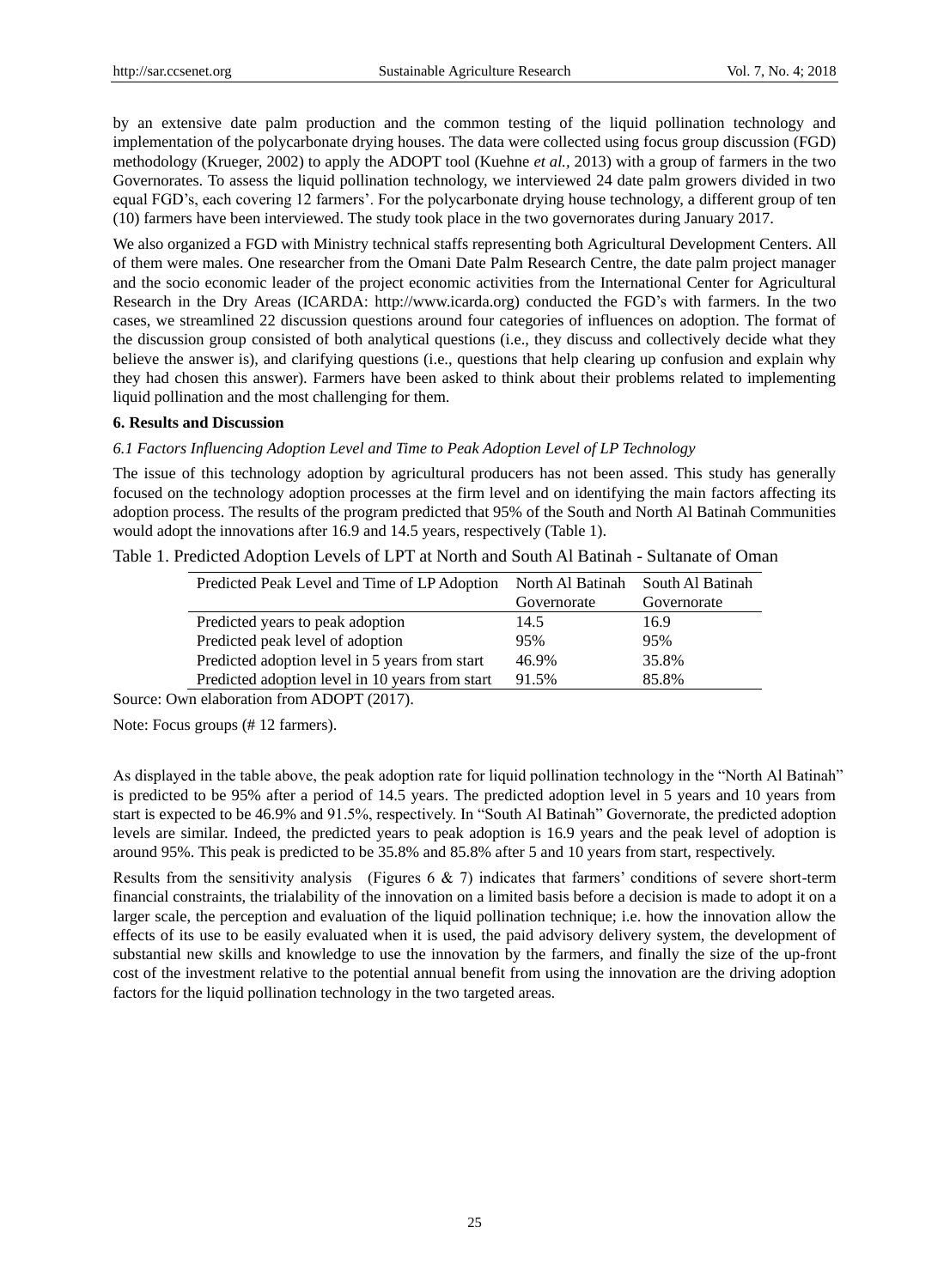

Figure 6. Sensitivity Analysis of Adoption Curve of LPT at "North Al Batinah" Governorate - Sultanate of Oman Source: Own elaboration from ADOPT (2017).

Note 1: Red Column: Step Down; Green Column: Step Up.

Note 2: Focus groups (# 12 farmers).



Figure 7. Sensitivity Analysis of Adoption Curve of LPT at "South Al Batinah" Governorate - Sultanate of Oman Source: Own elaboration from ADOPT (2017).

Note 1: Red Column: Step Down; Green Column: Step Up.

Note 2: Focus groups (# 12 farmers).

#### *6.2 Factors Influencing Adoption Level and Time to Peak Adoption Level of PDH Technology*

The predicted years to peak adoption and the predicted adoption level, including the level in 5 and 10 years from start, is presented in Table 2. Even though adoption and diffusion of the PDH dryer is very difficult to forecast the issue is complex and crosses economic, social and psychological disciplines—there is an ongoing need and demand for specific estimates to be made.

Empirical findings from the table below revealed that 95% of "South Al Batinah" Community would adopt the innovations after 20.9 years. However, the predicted adoption levels after 5 and 10 years from start is 23.5% and 72.9%, respectively. Even though the time to peak adoption was longer than what we expected (bearing in mind that this figure affected the attractiveness of the technology in the future funding), these results are expected since the upfront cost of investment is quite high while the economic viability of this technology make the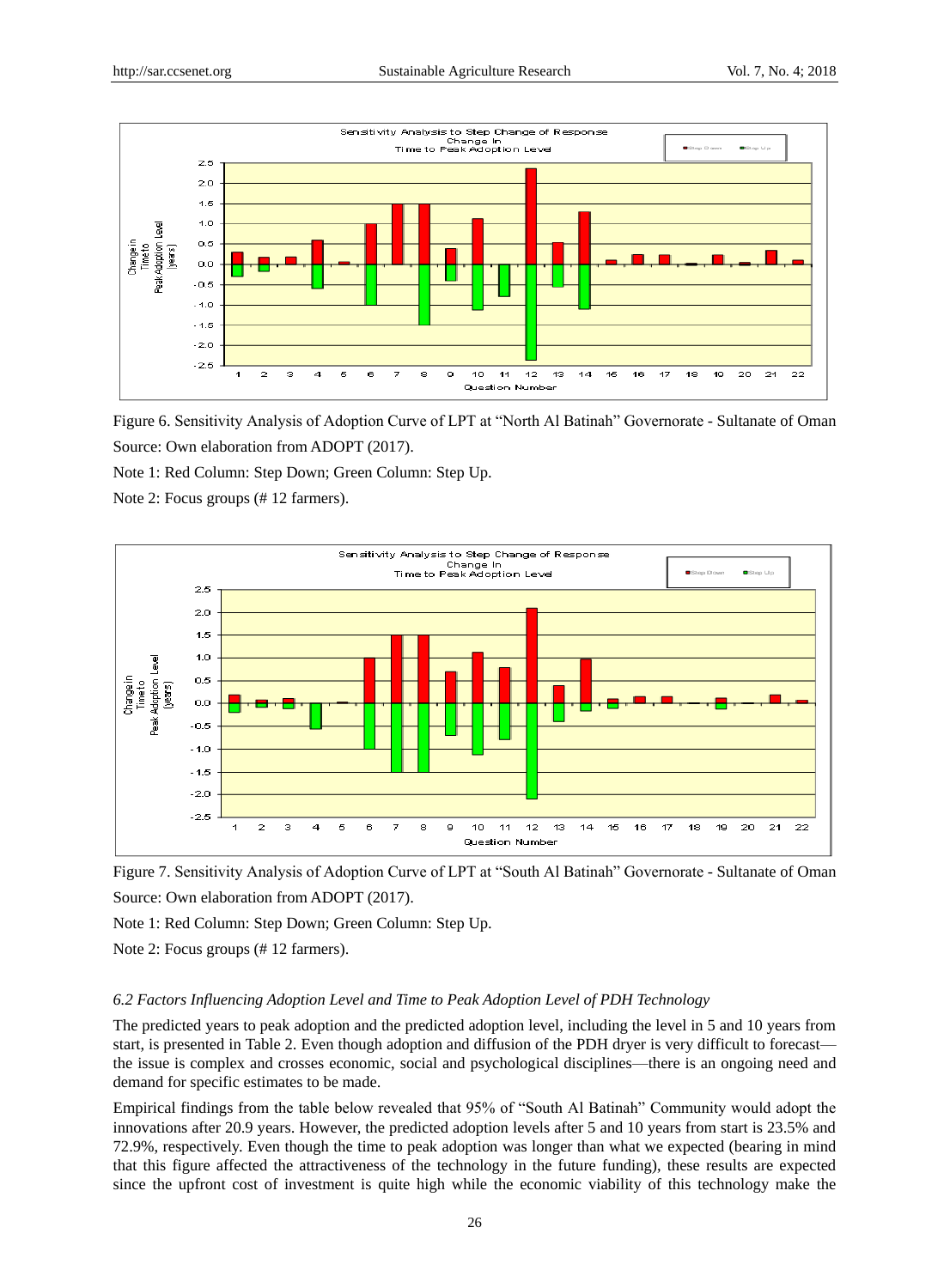evidence of its profitability. Indeed, the outcomes from this tool could be considered as real values to inform the different stakeholders about the influences on adoption and diffusion of the PDH technology in Oman.

Table 2. Predicted Adoption Levels of PDH Technology at "South Al Batinah" Governorate - Sultanate of Oman

| Predicted Peak Level and Time of PDH Adoption   | South Al Batinah Governorate |
|-------------------------------------------------|------------------------------|
| Predicted years to peak adoption                | 20.9                         |
| Predicted peak level of adoption                | 95%                          |
| Predicted adoption level in 5 years from start  | 23.5%                        |
| Predicted adoption level in 10 years from start | 72.9%                        |
|                                                 |                              |

Source: Own elaboration from ADOPT (2017).

Note: Focus groups (# 10 farmers).

After presenting these indicators, the FGD's outputs discussion outlined that farmer's most commonly cited motivations for adopting this technology although the high upfront cost of investment. Our study and FGD's discussion found that both adopters and non-adopters saw the greatest benefits of this technology in terms of its potential benefit on the quality of the final agricultural dried products (dates, in this case). Another assessment framework to better understand the factors associated the rapid and large adoption of the PDH technology was by conducting a sensitivity analysis. Important factors to farmer decision making differ according to geographic, economic, and social context.

Figure 8: Sensitivity Analysis of Adoption Curve of PDH Dryer Technology at the "South Al Batinah" Governorate - Sultanate of Oman



Source: Own elaboration from ADOPT (2017).

Note 1: Red Column: Step Down; Green Column: Step Up.

Note 2: Focus groups (# 10 farmers).

However, taken together, the results from the sensitivity analysis regarding the main factors affecting the adoption decision of PDH technology in AL Batinah Governorate are displayed in Figure 8. The figure content indicates that trialability of the innovation on a limited basis before a decision is made to adopt it on a larger scale, the perception and evaluation of the PDH technique; i.e. how the innovation allow the effects of its use to be easily evaluated when it is used, the paid advisory delivery system capable of providing advice relevant to the use and management of the technology, and finally the size of the up-front cost of the investment relative to the potential annual benefit from using the innovation are the driving adoption factors for the PDH technology in the target area.

#### **7. Concluding Remarks and Policy Implications**

The objective of this paper is to analyze the main factors affecting the predicted adoption level, the peak to reach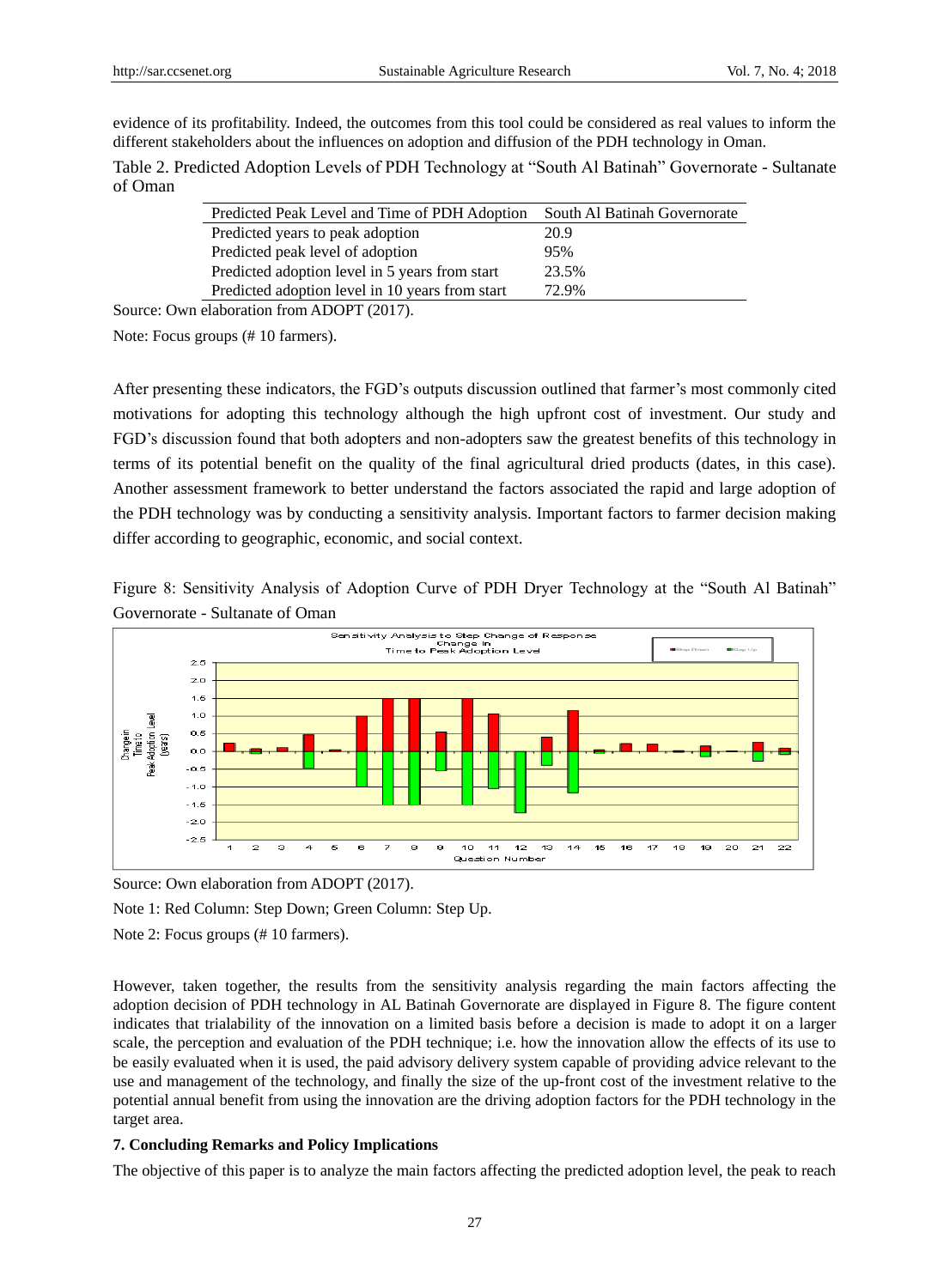this level, and the constraints of adoption of LP and PDH technologies introduced by the date palm project in the sultanate of Oman. The methodological framework used was based on the implementation of the ADOPT tool to focus groups of date palm growers in two localities of the Sultanate. In the FGD we streamlined 22 discussion questions around four categories of influences on adoption: characteristics of the innovation, characteristics of the target population, relative advantage of using the innovation and learning of the relative advantage of the innovation.

The empirical findings obtained from the liquid pollination technology assessment indicates that peak adoption rate for liquid pollination technology in "North Al Batinah" is predicted to be 95% after a period of 14.5 years. The predicted adoption level in 5 years and 10 years from start is expected to be 46.9% and 91.5%, respectively. In "South Al Batinah" Governorate, the predicted adoption levels are similar. Indeed, the predicted years to peak adoption is 16.9 years and the peak level of adoption is around 95%. This peak is predicted to be 35.8% and 85.8% in 5 and 10 years from start, respectively. The assessment of the rate of adoption of the PDH technology and the identification of factors affecting the peak and adoption levels, and constraints that limit the adoption process and widespread of such technology among the date palm growers of Oman indicates that peak adoption rate for PDH technology in the target study region is predicted to be 95% after a period of 21 years. The predicted adoption level after 5 and 10 years is expected to be 23.5% and 72.9%, respectively.

The presented results suggested that sustainable increases in productivity of date palm in the Sultanate of Oman could be achieved if farmers are encouraged to adopt the liquid pollination and polycarbonate drying chambers technologies. However, the adoption of such technology needs to be accompanied by a supporting extension system and an enabling policy environment to ensure the scaling-up and widespread use of this promising and profitable technology. Such findings can provide a useful framework for decision-making as date palm producers and policy makers confront sustainable date palm farming system. In addition, the results can facilitate the policy formulation process as policy makers, responding to societal pressures, attempt to move date palm farming system in a more sustainable direction while trying to improve the profitability of the sector, in general. Implications could be derived for producers for whom local environmental quality is closely linked to date palm production systems in Oman. The results from the present research study suggest the following:

- Creation of private service companies to carry out and monitor the LP operations. These companies can even be operated by small farmers in order to diversify their income sources;
- Enhancing the extension services (more and specialized extension agents) and the development of an effective extension service for Omani date palm growers;
- Reinstatement of the subsidy system in the sector;
- Creation of private services and marketing companies with support from the government;
- Enhancing the awareness of farmers regarding the profitability of using this technology in comparison to the manual pollination method;
- Development of an agricultural management program for date palm tree services, the application of quality control measures, and an increase in capacity building to reduce the cost of production;
- Make introducing the technology to the responsibility of the government; it cannot be left to farmers;
- Valorization of the date palm by-products (to generate more profit for the date palm producers).
- Polycarbonate projects should targeted high levels date palm productions areas.

#### **Acknowledgment**

We would like to express our sincere gratitude and appreciation to the Gulf Cooperation Council (GCC) Secretariat for funding this research conducted in the framework of the "*Development of sustainable date palm production systems in the GCC countries of the Arabian Peninsula*" project. We are very grateful to the Ministries of Agriculture, Agricultural Authorities, and Agricultural Research Institutions and Universities in the GCC countries of the Arabian Peninsula for their continuous support and great collaboration in the implementation of the project activities.

#### **Declarations of conflict of interest**

The authors report no declarations of conflict of interest.

## **References**

Al-Farsi, M., Alasalvar, C., Morris, A. et al. (2005). Comparison of antioxidant activity, anthocyanins, carotenoids, and phenolics of three native fresh and sun-dried date (*Phoenix dactylifera* L.) varieties grown in Oman. *Journal of Agricultural and Food Chemistry, 53*, 7592-7599. https://doi.org/10.1021/jf050579q

Al-Marshudi, A. S. (2002). Oman traditional date palms: production and improvement of date palms in Oman.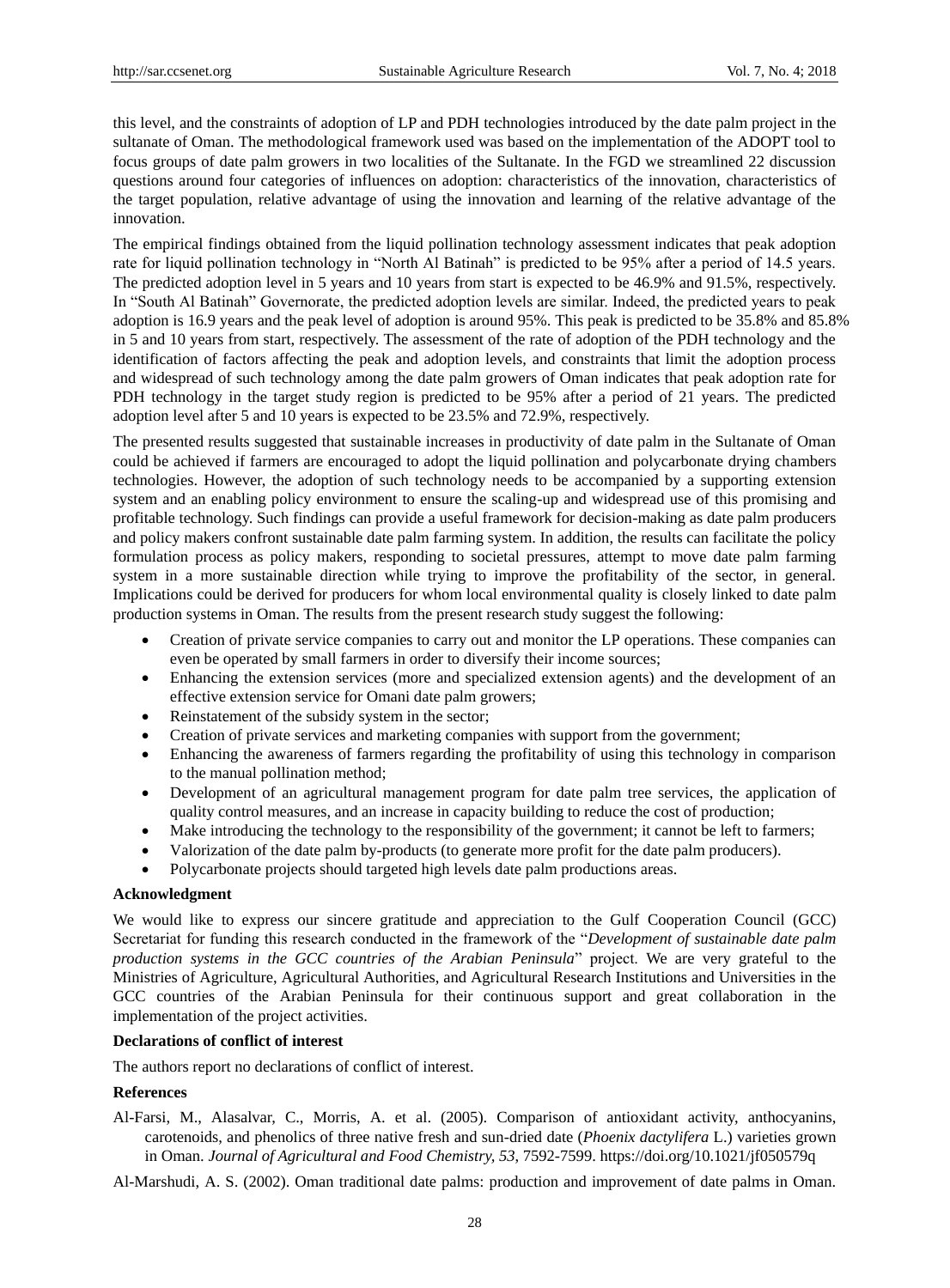*Tropicultura, 20*(4),203-209.

- Al-Yahyai, R. (2007). Improvement of date palm production in the Sultanate of Oman. *Acta Horticulturae, 736*, 337-343. https://doi.org/10.17660/ActaHortic.2007.736.32
- Al-Yahyai, R., & Khan, M. M. (2015). *Date palm and perspective in Oman*. Pages 207-240. *In* Date Palm Genetic Resources and Utilization: Volume 2: Asia and Europe (J.M. Al-Khayri, S.M. Jain, and D.V. Johnson eds). Springer, Dordrecht, Heidelberg, New York, London.
- Boz, I., & Akbay, C. (2005). Factors influencing the adoption of maize in Kahramanmaras province of Turkey. *Agricultural Economics, 33*, 431-440. https://doi.org/10.1111/j.1574-0864.2005.00305.x
- Dhehibi, B., Aw-Hassan, A., Ben Salah, M., Al Raisi, Y., Al Bousaidi, I., Al Amri, S., & Al Sobahi, S. (2016a). *Economic comparison and evaluation of manual and liquid pollination methods of date palm trees in the Sultanate of Oman* (varieties Fardh and Khalas). ICARDA Technical Report, 11p.
- Dhehibi, B., Aw-Hassan, A., Ben Salah, M., Al Raisi, Y., Al Bousaidi, I., Al Amri, S., Al Shoaily, K. (2016b). Economic evaluation of a polycarbonate drying house for date palm products. ICARDA Technical Report, 10p.
- El Mardi, M. O., Esechie, H., AI-Kharousi, L. M., & Abdelbasit, K. M. (2002). Effect of pollination method on changes in physical and chemical characteristics of date fruit during development. *Agricultural Science, 7*(1), 21-27.
- Food and Agriculture Organization of the United Nations (FAO) (2011). FAOSTAT. Crop Production, Statistics Division, FAO, Rome. Retrieved from http://www.faostat.fao.org. Accessed March 2017.
- Food and Agriculture Organization of the United Nations (FAO) (2014). FAOSTAT. Crop Production, Statistics Division, FAO, Rome. Retrieved from http://www.faostat.fao.org . Accessed March 2017.
- Griliches, Z. (1957). Hybrid corn: An exploration in the economics of technological change. *Econometrica, 25*, 501-522. https://doi.org/10.2307/1905380
- Janjai, S., Lamlert, N., Intawee, P., Mahayothee, B., Bala, B., Nagle, M. (2009). Experimental and simulated performance of a PV-ventilated solar greenhouse dryer for drying of peeled longan and banana. *Sol Energy, 83*, 1550-1565. https://doi.org/10.1016/j.solener.2009.05.003.
- Janjai, S., Intawee, P., Kaewkiew, J., Sritus, C., & Khamvongsa, V. (2011). A large-scale solar greenhouse dryer using polycarbonate cover: modeling and testing in a tropical environment of Lao People's Democratic Republic. *Renewable Energy, 36*, 1053-1062. https://doi.org/10.1016/j.renene.2010.09.008
- King, R., & Rollins, T. (1995). Factors influencing the adoption of a nitrogen-testing program. *Journal of Extension, 33*(4). Retrieved from http://www.joe.org/joe/1995august/rb2.php.
- Krueger, R. A. (2002). Analysis: Systematic Analysis Process. Retrieved from http://www.tc.umn.edu/~rkrueger/focus\_analysis.html.
- Kuehne, G., Llewellyn, R., Pannell, D., Wilkinson, R., Dolling, P., & Ouzman, J. (2013). ADOPT: the Adoption and Diffusion Outcome Prediction Tool (Public Release Version 1.0, June 2013) [Computer software] Adelaide SA; CSIRO. Retrieved from http://www.csiro.au/ADOPT
- Marra, M., & Carlson, G. (1987). The role of farm size and resource constraints in the choice between risky technologies. *Western Journal of Agricultural Economics, 12*(2), 109-118.
- Ministry of Agriculture and Fisheries (MAF) (2015). Annual report. MAF, Muscat, Sultanate of Oman.
- Oman Statistical Yearbook (2015). Issue 43. Retrieved from https://www.ncsi.gov.om/Elibrary/Pages/LibraryContentDetails.aspx?ItemID=lffQDcPJGNjEE5Xix4WK2g %3D%3D.
- Prakash, O., & Kumar, A. (2014). Solar greenhouse drying: a review. *Renewable and Sustainable Energy Reviews, 29*, 905-910. https://doi.org/10.1016/j.rser.2013.08.084
- Rahm, M., & Huffman, W. (1984). The adoption of reduced tillage: The role of human capital and other variables. *American Journal of Agricultural Economics, 66*(4), 405-413. https://doi.org/10.2307/1240918
- Rogers, E. (1995). *Diffusion of innovations* (4th ed.). New York: The Free Press.
- Sangamithra, A., John Swamy, G., Prema, R.S., Priyavarshini, R., Chandrasekar, V., & Sasikala, S. (2014). An overview of a polyhouse dryer. *Renewable and Sustainable Energy Reviews, 40*, 902-910.